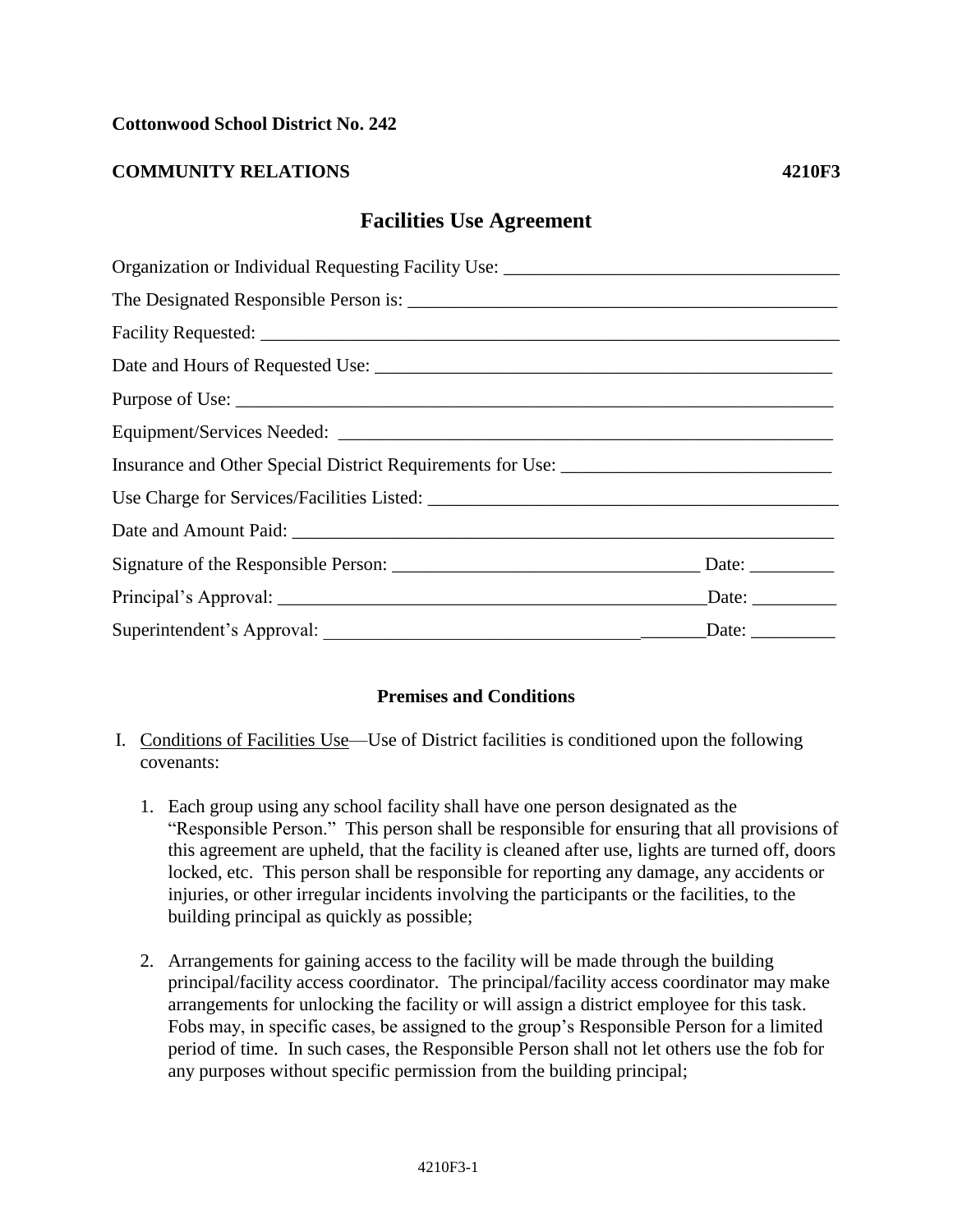- 3. There will be a charge for any group other than those serving Prairie School students. If any unusual janitorial service is required, there will be an additional charge for this as well. Groups will be financially responsible for any damage done to any part of the facility during the time the group has responsibility.
- 4. The building principal/facility access coordinator will brief each Responsible Person as to restricted areas and activities that will apply to each facility. It shall be the Responsible Person's task to brief the group members and spectators on such restrictions and to ensure that all group members and spectators abide by these rules.
	- A. Groups may not use any personal equipment belonging to students nor any school equipment or supplies such as socks, supporters, tape, towels, first aid supplies, etc. P.E. balls may be used if permission is given by the building principal. Game balls and equipment may not be used.
	- B. No alcoholic beverages, tobacco, or other drugs be sold or consumed on the premises by the requesting organization or individual or any of its employees, patrons, agents, or members;
	- C. No illegal games of chance or lotteries shall be permitted;
	- D. No functional alteration of the premises or functional changes in the use of such premises be made without specific written consent of the District; and
	- E. Adequate supervision be provided by the requesting organization or individual to ensure proper care and use of District facilities.
- 5. The Responsible Person shall read or otherwise explain this set of rules to all members of the group and will make sure that members understand and agree to the rules. If the rules are violated, the group will be denied further use of the facility

## **Rent and Deposit**

The requesting organization or individual agrees to pay the District, as rent for the premises and as payment for special services provided by the District (if any), in accordance with the Community Use of Facilities Agreement. The requesting organization or individual shall be responsible for all actual damages, including costs, disbursements, and expenses resulting while it has use of the premises.

## **Insurance and Indemnification**

The requesting organization or individual, by signature below, hereby guarantees that the organization shall indemnify, defend, and hold harmless the District and any of its employees or agents from any liability, expenses, costs (including attorney's fees), damages, and/or losses